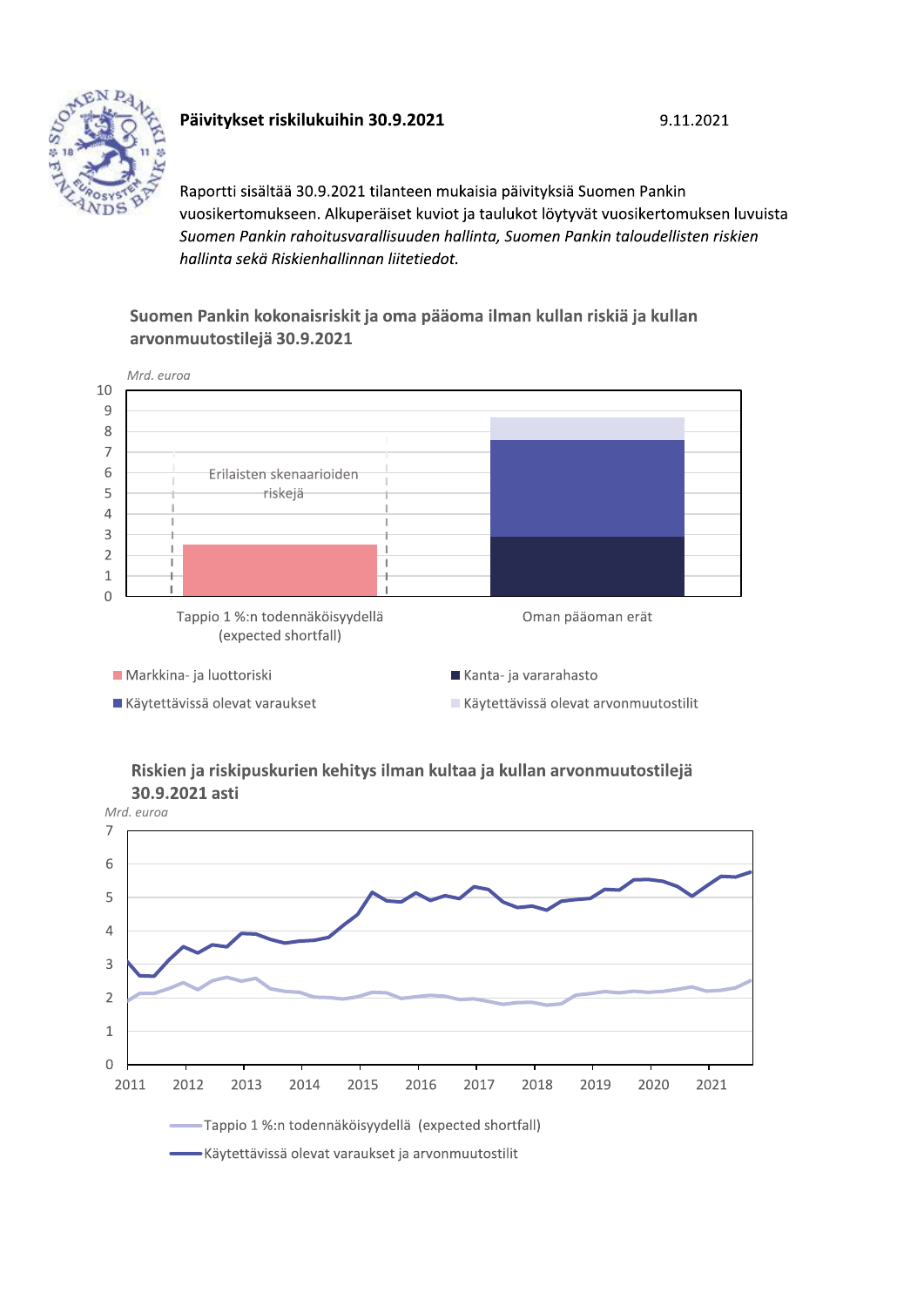

## Eurojärjestelmän tase-erien kehitys 30.9.2021 asti

### Suomen Pankin rahoitusvarallisuus ja osuus rahapoliittisista saatavista

|                                                             | 30.9.2021   | 31.12.2020  |
|-------------------------------------------------------------|-------------|-------------|
|                                                             | milj. euroa | milj. euroa |
| Rahoitusvarallisuus                                         | 10 483      | 10 010      |
| Kulta                                                       | 2 3 4 9     | 2434        |
| Valuuttavaranto                                             | 6594        | 6 2 6 1     |
| Euromääräiset korkosijoitukset                              | 0           | 61          |
| Osakesijoitukset                                            | 1367        | 1 1 3 5     |
| Kiinteistösijoitukset                                       | 173         | 119         |
| Osuus rahapoliittisista saatavista                          | 114 469     | 90 022      |
| Rahoitusoperaatiot                                          | 40 574      | 32 939      |
| Kohdennetut luotto-operaatiot <sup>1</sup>                  | 40 5 28     | 32 4 23     |
| Muut rahoitusoperaatiot <sup>1</sup>                        | 46          | 515         |
| Omaisuuserien osto-ohjelman velkakirjat                     | 48 450      | 43 842      |
| Suomen valtiolainat ja valtiosidonnaiset lainat             | 33 294      | 29822       |
| Yhteiseurooppalaisten instituutioiden lainat <sup>1</sup>   | 4724        | 4580        |
| Katetut lainat <sup>1</sup>                                 | 4988        | 4841        |
| Yrityslainat <sup>1</sup>                                   | 5445        | 4 600       |
| Pandemiaan liittyvän osto-ohjelman velkakirjat <sup>2</sup> | 25 334      | 12747       |
| Lopetetut ohjelmat                                          | 110         | 494         |
| Arvopaperimarkkinaohjelma <sup>1</sup>                      | 100         | 484         |
| Katettujen lainojen osto-ohjelmat                           | 10          | 10          |
| Yhteensä                                                    | 124 952     | 100 032     |

1 Pääoma-avainosuus (1,837 % 1.2.2020 alkaen) kansallisten keskuspankkien yhteismäärästä.

2 Pandemiaan liittyvän osto-ohjelman kohdalla taulukossa on esitetty Suomen Pankin taseessa oleva saatava.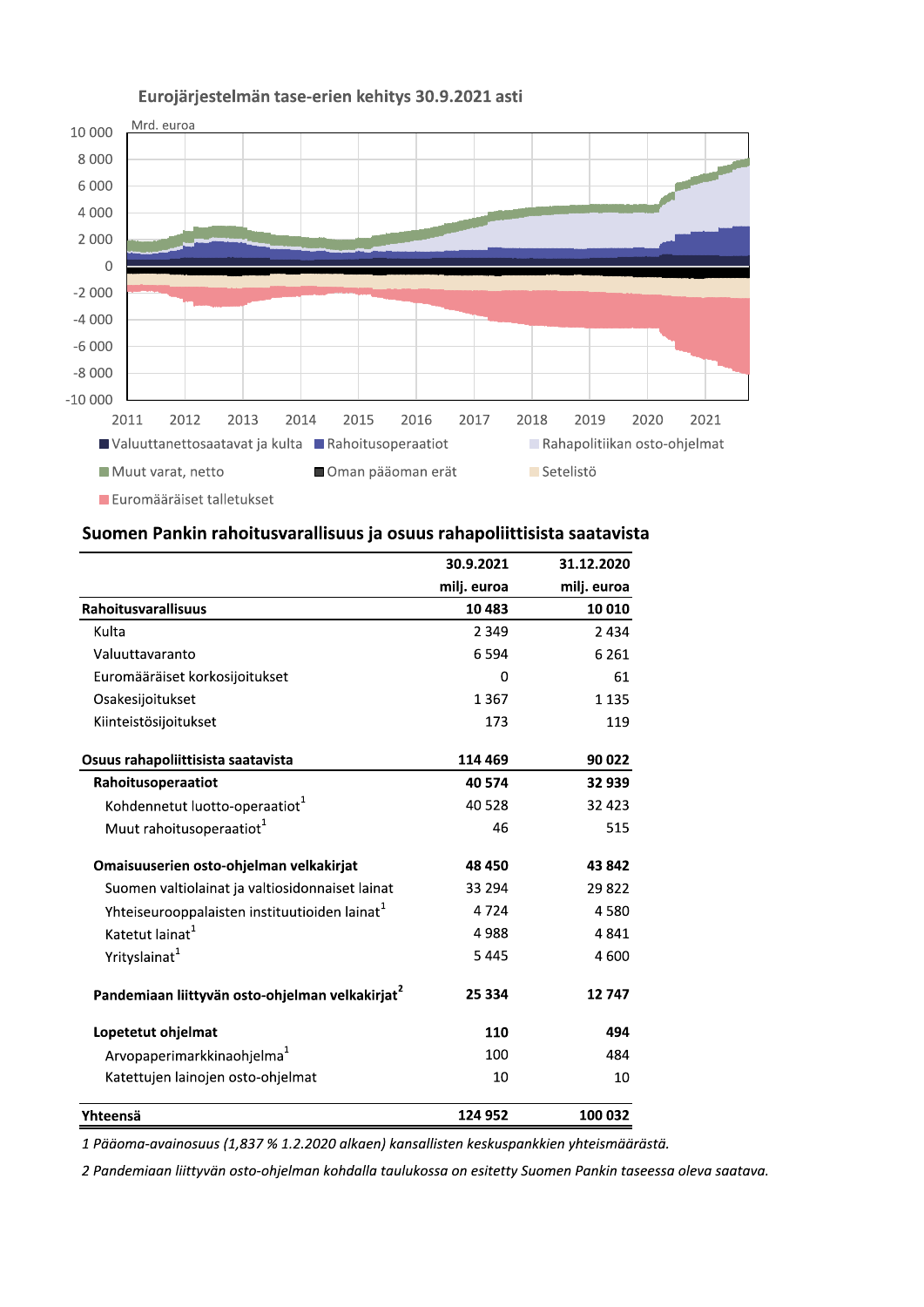|                                | 30.9.2021   | 31.12.2020  |
|--------------------------------|-------------|-------------|
|                                | milj. euroa | milj. euroa |
| Kulta                          | 2 3 4 9     | 2 4 3 4     |
| Valuuttavaranto                | 6 5 9 4     | 6 2 6 1     |
| <b>SDR</b>                     | 658         | 574         |
| USD-määräiset korkosijoitukset | 4 4 3 8     | 4 200       |
| GBP-määräiset korkosijoitukset | 761         | 732         |
| JPY-määräiset korkosijoitukset | 736         | 754         |
| <b>EUR-korkosijoitukset</b>    | 0           | 61          |
| <b>Osakesijoitukset</b>        | 1367        | 1 1 3 5     |
| Kiinteistösijoitukset          | 173         | 119         |
| Yhteensä                       | 10483       | 10 010      |

Suomen Pankin rahoitusvarallisuus valuutoittain ja instrumenttiluokittain

# Suomen Pankin rahoitusvarallisuuden velkakirjojen ja talletusten luottoluokitusjakauma

| Luottoluokitus           | 30.9.2021   | 31.12.2020               |
|--------------------------|-------------|--------------------------|
|                          | milj. euroa | milj. euroa <sup>1</sup> |
| AAA                      | 3 1 5 4     | 3 3 4 1                  |
| $AA+$                    | 534         | 378                      |
| AA                       | 43          | 31                       |
| AA-                      | 334         | 312                      |
| $A+$                     | 1 1 6 8     | 1 2 6 8                  |
| А                        | 228         | 178                      |
| А-                       | 117         | 115                      |
| BBB+                     | 50          | 32                       |
| <b>BBB</b>               | 13          |                          |
| BBB-                     |             | 5                        |
| alle BBB-                |             |                          |
| Luottoluokittelemattomat |             | 56                       |
| Yhteensä                 | 5 6 4 1     | 5716                     |

1 Luottoluokitusten määritystavan muutoksesta johtuen vertailuajankohdan arvot on laskettu uudelleen.